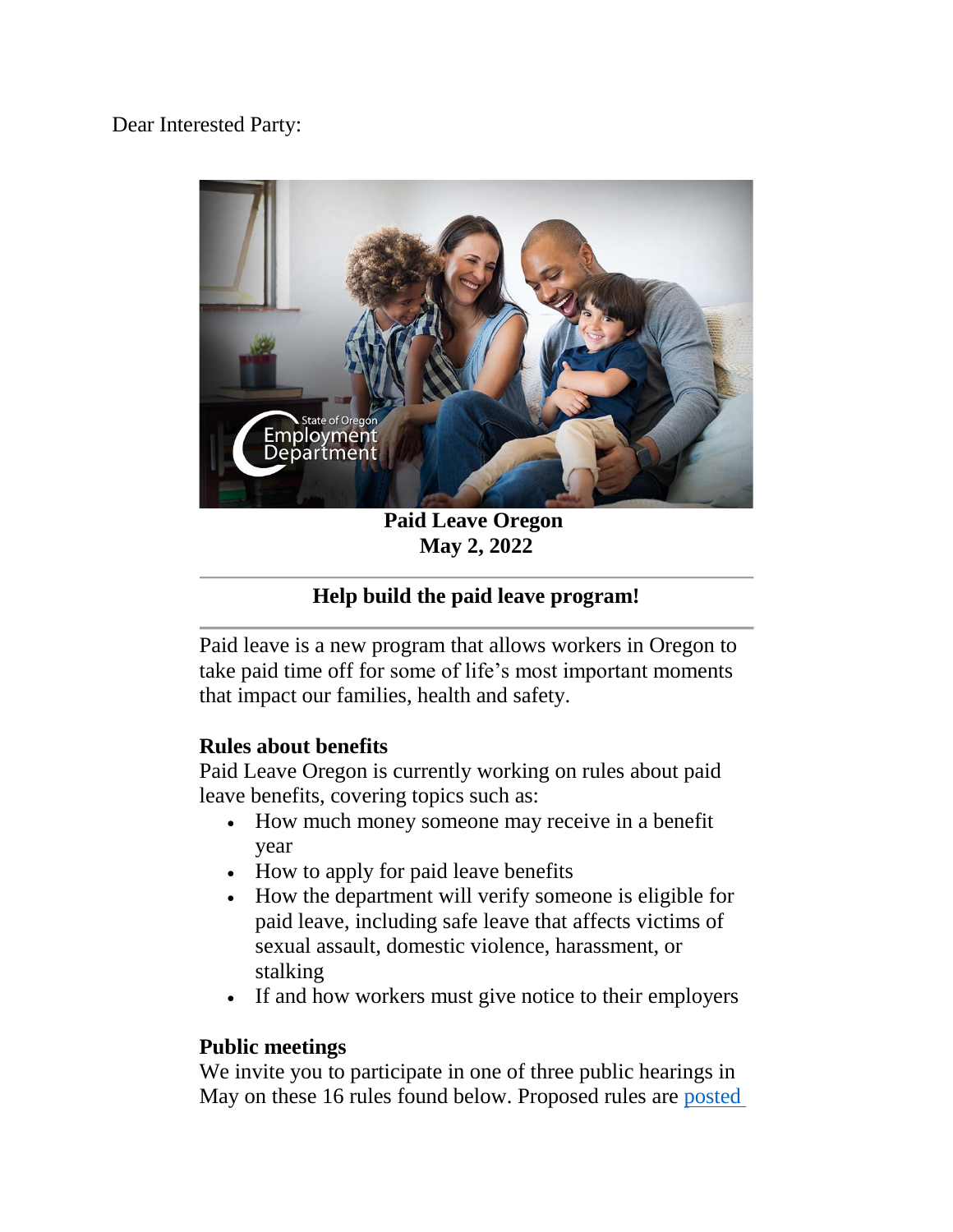[online.](https://www.oregon.gov/employ/Agency/Pages/OED%20Administrative%20Rules.aspx) This is just one opportunity to provide feedback on these rules. You can also provide written feedback via email.

- Thursday, May 19, 2022, from 9-11 a.m.  $-$  register [online.](https://www.zoomgov.com/webinar/register/WN_7FUKv6d3Q36UTYUtQFUpVw)
- Saturday, May 21, 2022, from 10 a.m.-noon  $-\frac{register}{}$ [online](https://www.zoomgov.com/webinar/register/WN_E__rvg0oT6SoxYPPXYRmQw)
- Tuesday, May 24, 2022, from 4-6 p.m. [register online.](https://www.zoomgov.com/webinar/register/WN_WGJtfYRPRGG-Y2tr3IaX9A)

To register, please click on the meeting you wish to attend to register. If you need to participate by phone, Zoom will provide you with the conference line number after you register.

If you need an accommodation, including language translation, please email [paidleave@oregon.gov](mailto:paidleave@oregon.gov) no later than three business days before the session you plan to attend with your accommodation request.

# **More information**

If you cannot attend the hearings virtually and still want to provide comments on the Paid Leave Oregon rules, telephone conference information will be provided once you register for the rulemaking hearing. Written comments may also be submitted by email to [OED\\_RULES@employ.oregon.gov](mailto:OED_RULES@employ.oregon.gov) no later than **Tuesday, May 31, 2022, at 5 p.m**.

# **Questions**

We want to build a program that is fair and meets the needs of all impacted Oregonians. We encourage you to attend so you can share your feedback, concerns and recommendations. We welcome your ideas, and we want to hear your experiences. You can help us build a better program for all Oregonians.

We understand the rules process may be complex or confusing. We are here to help. Please contact us if:

- This is your first rules hearing and you are confused about the process;
- You don't understand the rules;
- You can't attend a meeting and still want to provide feedback; or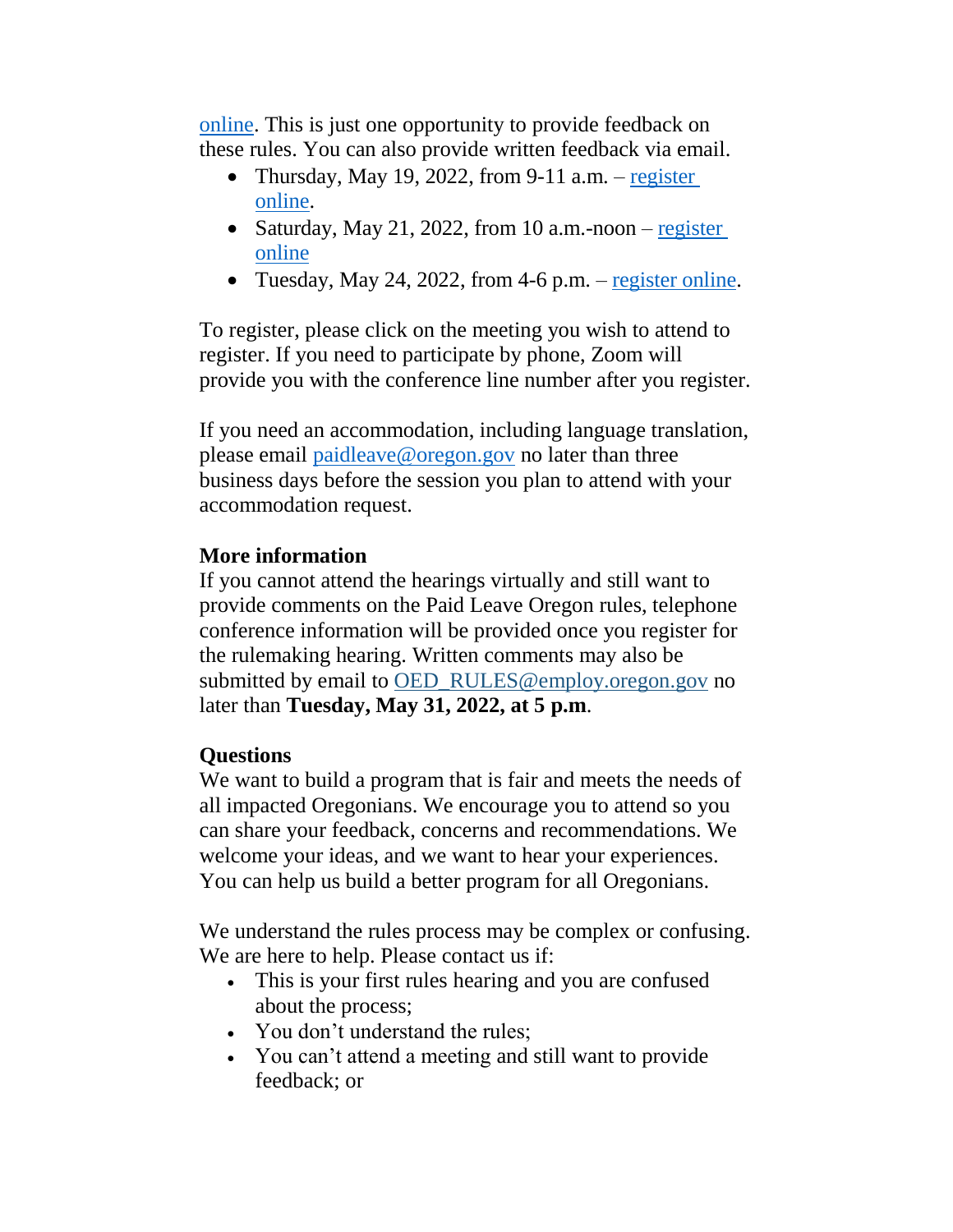You need any accommodations to participate in the meeting.

You can contact Paid Leave Oregon at [paidleave@oregon.gov,](mailto:paidleave@oregon.gov) and we will do our best to help. We are happy to answer any questions.

### **Free help**

The Oregon Employment Department (OED) is an equal opportunity agency. Everyone has a right to use OED programs and services. OED provides free help. Some examples are: Sign language and spoken language interpreters, written materials in other languages, braille, large print, audio and other formats. If you need help, please call 503-947-1471. TTY users call 711. You can also ask for help at [OED\\_Rules@employ.oregon.gov.](mailto:OED_RULES@employ.oregon.gov)

### **Stay Informed**

Visit our [website,](https://lnks.gd/l/eyJhbGciOiJIUzI1NiJ9.eyJidWxsZXRpbl9saW5rX2lkIjoxMDcsInVyaSI6ImJwMjpjbGljayIsImJ1bGxldGluX2lkIjoiMjAyMjAzMDguNTQ1NDMwODEiLCJ1cmwiOiJodHRwczovL3d3dy5vcmVnb24uZ292L2VtcGxveS9QRk1MSS9QYWdlcy9kZWZhdWx0LmFzcHgifQ.62T9Ib2AlsIqYmcMCmVdqdR3y46C8_SVZcZu5muzn-o/s/1507964068/br/127666469021-l) and sign up to receive [Paid Leave updates.](https://public.govdelivery.com/accounts/OREMPDEPT/subscriber/new?topic_id=OREMPDEPT_94)

| <b>Rule</b><br><b>Number</b> | <b>Purpose for Rule</b>                                                                                                                                                                                             |
|------------------------------|---------------------------------------------------------------------------------------------------------------------------------------------------------------------------------------------------------------------|
| 471-070-1000                 | Defines terms used by the Paid Family and Medical Leave Insurance (PFMLI)<br>program's rules related to program benefits.                                                                                           |
| 471-070-1010                 | Clarifies when certain employees, self-employed individuals that have elected<br>coverage, and employees of tribal governments where the tribal government<br>has elected coverage are eligible for PFMLI benefits. |
| 471-070-1020                 | Clarifies the assignment of subject wages and taxable income from self-<br>employment into specific calendar quarters.                                                                                              |
| 471-070-1030                 | Establishes a maximum amount of PFMLI benefits a claimant is eligible to<br>receive in a single benefit year.                                                                                                       |
| 471-070-1100                 | Clarifies the application process and manner an individual must use when<br>apply for PFMLI benefits.                                                                                                               |
| 471-070-1110                 | Clarifies the method for verifying a request to take PFMLI leave when the<br>qualifying purpose is related to family leave to care for and bond with a child.                                                       |
| 471-070-1120                 | Clarifies the method for verifying a request to take PFMLI leave when the<br>qualifying purpose is related to family leave or medical leave due to a serious<br>health condition.                                   |
| 471-070-1130                 | Clarifies the method for verifying a request to take PFMLI leave when the<br>qualifying purpose is related to safe leave.                                                                                           |